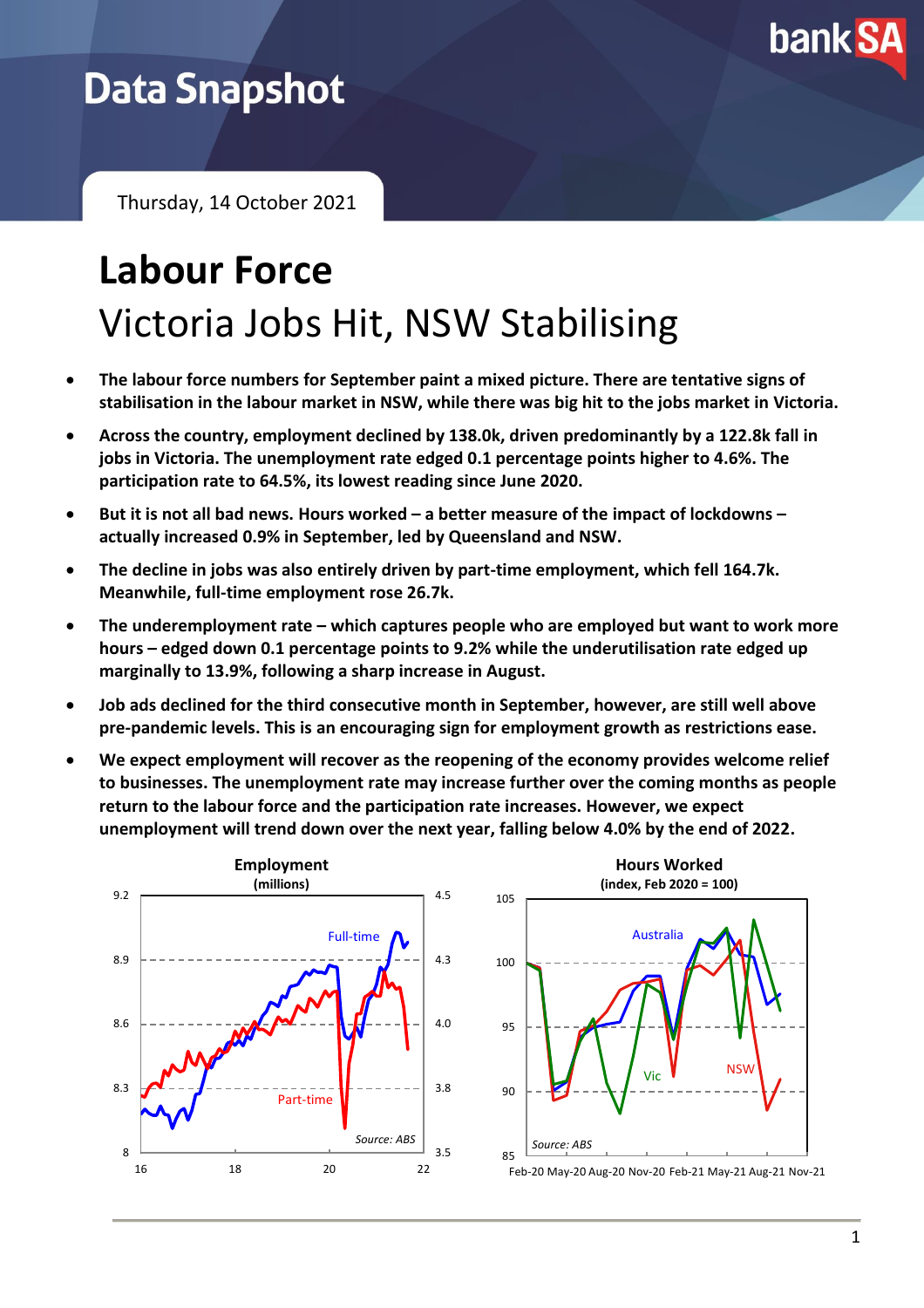The labour force numbers for September paint a mixed picture. There are tentative signs of stabilisation in the labour market in NSW, while there was big hit to the jobs market in Victoria.

Across the country, employment declined by 138.0k, driven predominantly by a 122.8k fall in jobs in Victoria. The unemployment rate edged 0.1 percentage point higher to 4.6%.

But it is not all bad news.

Hours worked – a better measure of the impact of lockdowns – actually increased 0.9% in September.

The decline in jobs was also entirely driven by part-time employment, which fell 164.7k. Meanwhile, full-time employment rose 26.7k, to be more than 1% above its pre-pandemic level. At the same time, part-time employment is now more than 5% below its pre-COVID level.

#### **Hours worked**

Economists keep a close track of working hours during lockdowns. This is because employers tend to reduce the hours worked of their staff, rather than letting them go. This helps employers maintain a relationship with their employees and ramp hours worked back up once lockdowns lift. Plus, some businesses were having difficulty finding labour ahead of the Delta outbreak, and so are reluctant to cut staff only to then have to rehire after reopening.

The lift in hours worked in September was led by Queensland (5.4%) and NSW (2.7%). The increase in NSW is an encouraging sign. It follows two months of sharp falls. However, hours worked in NSW is still 9% below pre-pandemic levels.

Meanwhile, hours worked in Victoria fell 3.6% in September, and are now almost 4% lower than prior to the pandemic. However, hours worked in the state are still considerably higher than during the lengthy lockdown in the second half of 2020.

The number of people working zero hours due to economic reasons, which captures people who have been stood down, fell 64.1k to 184.8k.



#### **Unemployment rate and participation rate**

The unemployment rate edged 0.1 percentage point higher to 4.6%. And while the unemployment rate continues to hover around its lowest level in more than a decade, this largely reflects a large drop in participation in the labour market.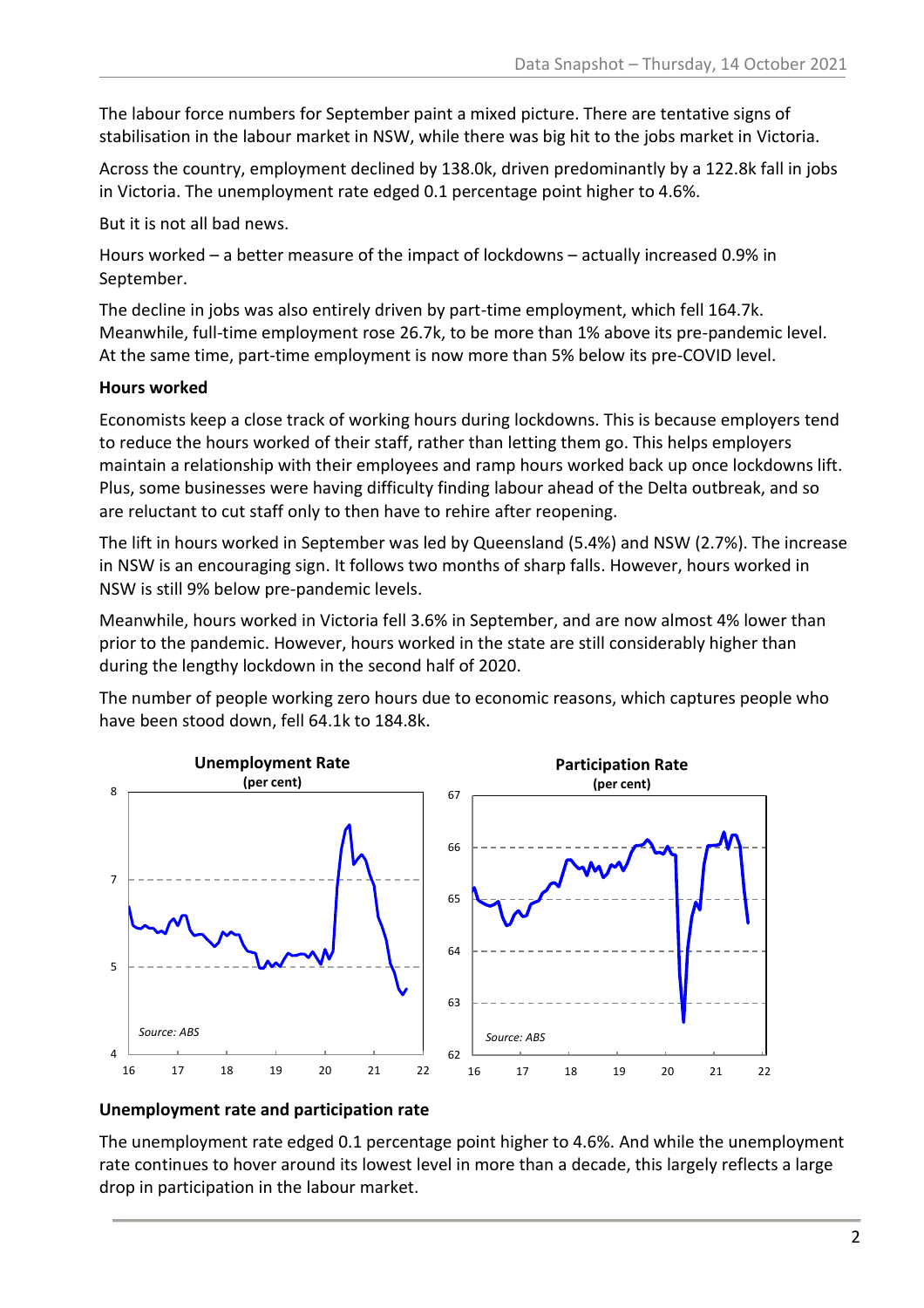In September, the fall in employment was partly offset by another large step down in the participation rate. The participation rate fell to 64.5%, from 65.2% in August, hitting it lowest reading since June 2020.

### **The states**

September was a difficult month for Victoria, with employment falling 122.8k, marking the first sizeable hit from the Delta outbreak to jobs in the state. Hours worked fell 3.6% in Victoria after a 3.4% fall in August.

In NSW, employment declined a more modest 24.8k. However, this is the fourth consecutive decline in employment in the state, with jobs falling a cumulative 244.0k over four months. This compares to a 265.7k decline in jobs in NSW over April and May last year when lockdowns were first imposed. However, the slowdown in the pace of job losses, plus the increase in hours worked could suggest the jobs market is showing tentative signs of stabilising in the state.

The ACT was hit by a 7.4k decline in jobs – the largest fall on record in the state – alongside the lockdown in the territory.

Elsewhere, jobs rose in Queensland (30.8k), WA (3.6k) and Tasmania (0.9k) and edged down slightly in SA (-0.6k) and the NT (-0.5k).

Similar to the national figures, unemployment rates across the states and territories have been distorted by the fall in participation. The jobless rate is highest in SA at 5.1% and lowest in WA and the ACT at 4.1%.



### **Other labour market measures**

Other important measures of slack in the labour market showed signs of stabilisation in September. The underemployment rate – which captures people who are employed but want to work more hours – edged down 0.1 percentage points to 9.2% while the underutilisation rate edged up marginally to 13.9% following a sharp increase in August.

Job ads, a leading indicator of employment, declined for the third consecutive month in September. However, jobs ads are still well above pre-pandemic levels – reflecting the strong momentum in the labour market ahead of the recent lockdowns. The resilience of job ads is an encouraging sign for employment growth as restrictions ease.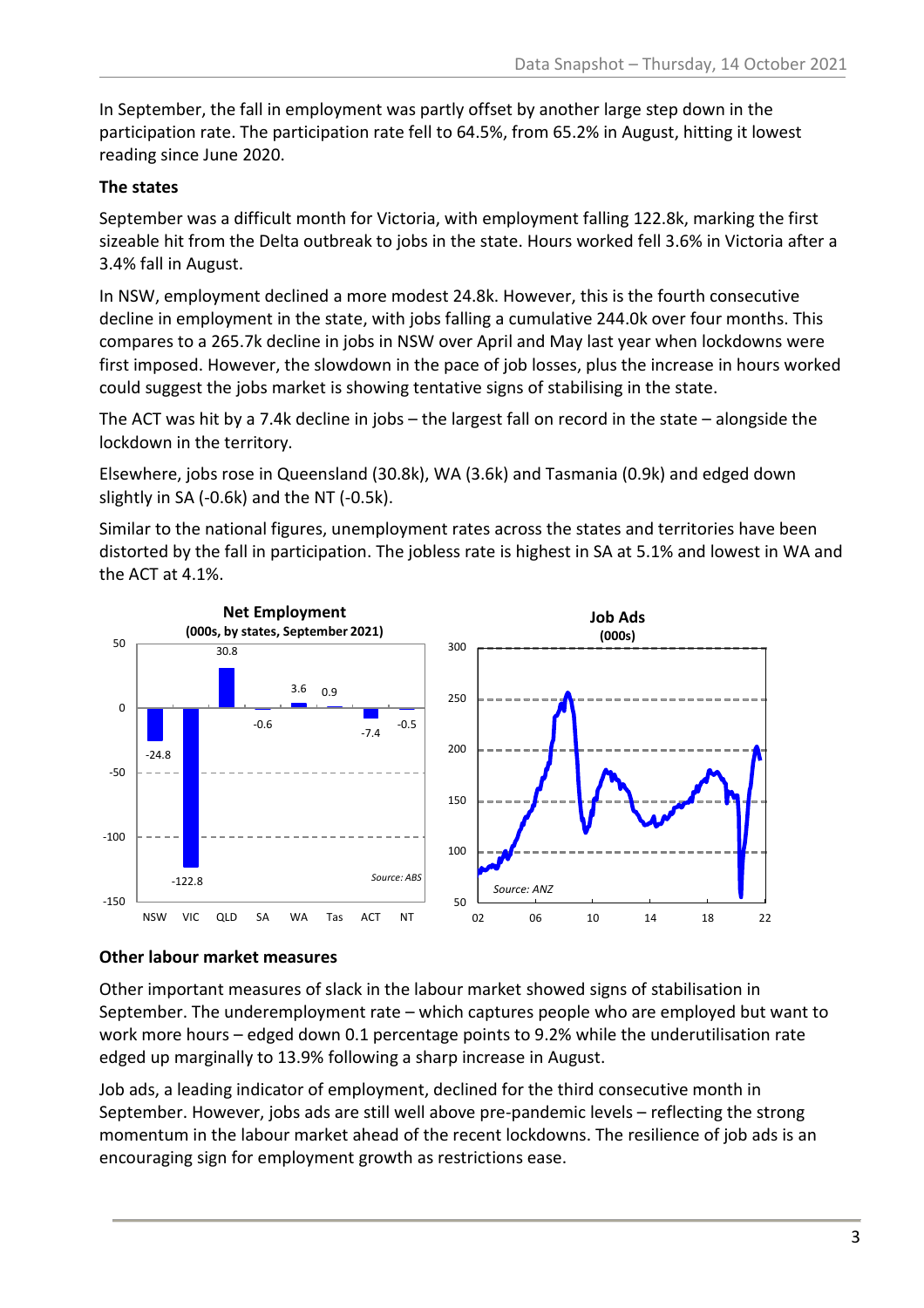#### **Outlook**

We expect employment numbers will recover as the economy reopens over the coming months. It is possible the unemployment rate will tick up further, driven by an increase in participation as people return to searching for work as restrictions lift.

However, beyond the near-term uncertainty, we expect the unemployment rate will trend down over the next year, falling below 4.0% by the end of 2022. Government support, low rates, robust household and business balance sheets, and resilient consumer and business confidence will all help to get Australians back in jobs.

> **Matthew Bunny, Economist** Ph: (02) 8254 0023